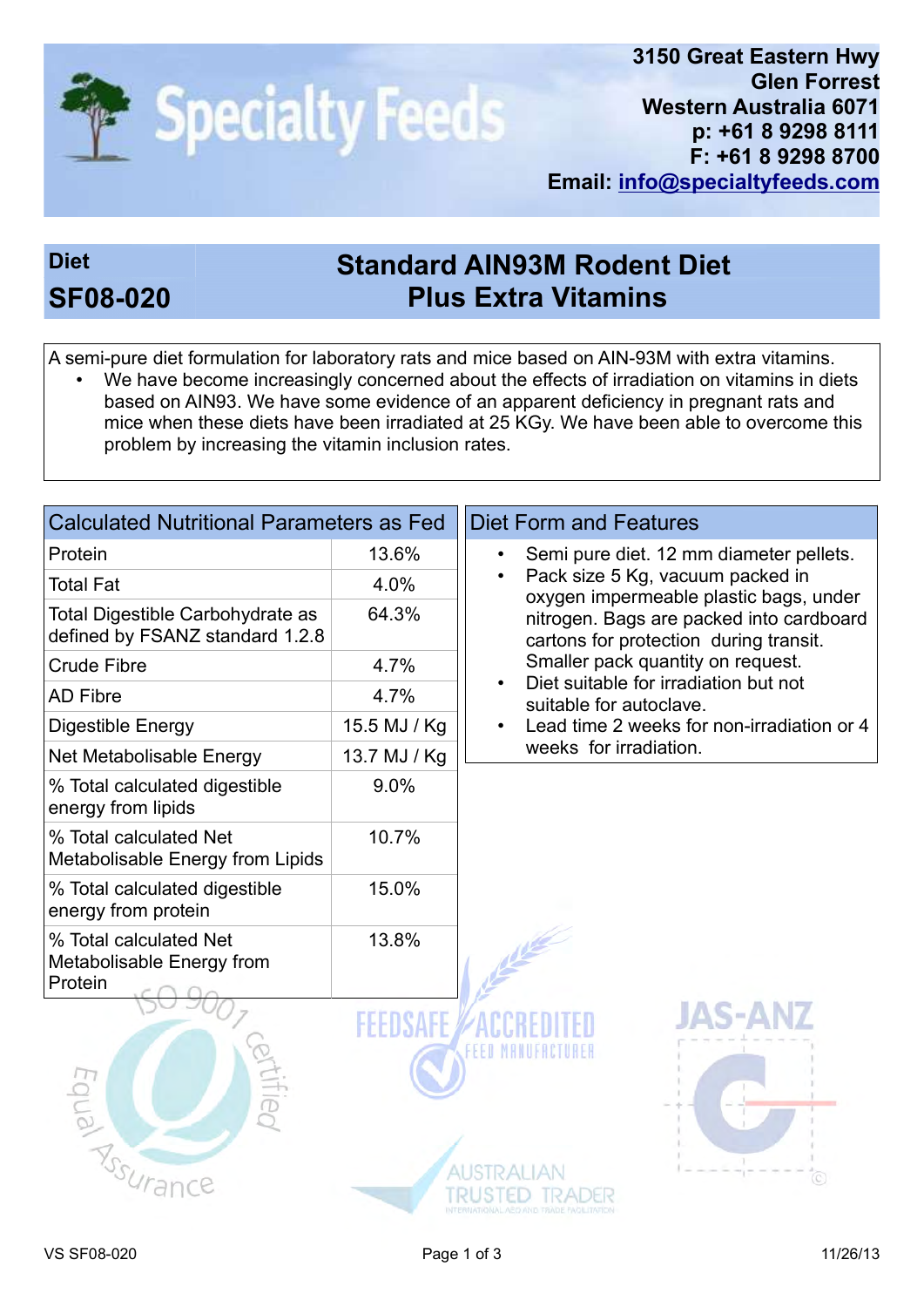| Ingredients                    |            | <b>Calculated Total Minerals as Fed</b> |                     |
|--------------------------------|------------|-----------------------------------------|---------------------|
| Casein (Acid)                  | 140 g/Kg   | Calcium                                 | 0.47%               |
| <b>Sucrose</b>                 | 100 g/Kg   | Phosphorous                             | 0.35%               |
| Canola Oil                     | 40 g/Kg    | Magnesium                               | 0.09%               |
| Cellulose                      | 50 g/Kg    | Sodium                                  | 0.15%               |
| <b>Wheat Starch</b>            | 472 g/Kg   | Chloride                                | 0.16%               |
| <b>Dextrinised Starch</b>      | 155 g/Kg   | Potassium                               | 0.40%               |
| L Methionine                   | $1.8$ g/Kg | Sulphur                                 | 0.17%               |
| <b>Calcium Carbonate</b>       | 13.1 g/Kg  | Iron                                    | 75 mg/Kg            |
| Sodium Chloride                | 2.6 g/Kg   | Copper                                  | $6.9$ mg/Kg         |
| <b>AIN93 Trace Minerals</b>    | 1.4 g/Kg   | lodine                                  | $0.2 \text{ mg/Kg}$ |
| <b>Potassium Citrate</b>       | 1.0 $g/Kg$ | Manganese                               | 19.5 mg/Kg          |
| Potassium Dihydrogen Phosphate | 8.8 g/Kg   | Cobalt                                  | No data             |
| Potassium Sulphate             | 1.6 g/Kg   | Zinc                                    | 47 mg/Kg            |
| Choline Chloride (75%)         | $2.5$ g/Kg | Molybdenum                              | $0.15$ mg/Kg        |
| <b>AIN93 Vitamins</b>          | 15 g/Kg    | Selenium                                | $0.3$ mg/Kg         |
| Vitamin K (0.23%)              | $0.9$ g/Kg | Cadmium                                 | No data             |
|                                |            | Chromium                                | 1.0 mg/Kg           |

| <b>Calculated Amino Acids as Fed</b> |       |  |  |  |
|--------------------------------------|-------|--|--|--|
| Valine                               | 0.90% |  |  |  |
| Leucine                              | 1.30% |  |  |  |
| <b>Isoleucine</b>                    | 0.60% |  |  |  |
| Threonine                            | 0.60% |  |  |  |
| Methionine                           | 0.60% |  |  |  |
| Cysteine                             | 0.05% |  |  |  |
| Lysine                               | 1.00% |  |  |  |
| Phenylalanine                        | 0.70% |  |  |  |
| <b>Tyrosine</b>                      | 0.70% |  |  |  |
| <b>Histidine</b>                     | 0.42% |  |  |  |
| Tryptophan                           | 0.20% |  |  |  |

| Manganese     | 19.5 mg/Kg          |  |
|---------------|---------------------|--|
| Cobalt        | No data             |  |
| Zinc          | 47 mg/Kg            |  |
| Molybdenum    | $0.15$ mg/Kg        |  |
| Selenium      | $0.3$ mg/Kg         |  |
| Cadmium       | No data             |  |
| Chromium      | 1.0 $mg/Kg$         |  |
| Fluoride      | $1.0$ mg/Kg         |  |
| Lithium       | $0.1$ mg/Kg         |  |
| <b>Boron</b>  | $3.1 \text{ mg/Kg}$ |  |
| <b>Nickel</b> | $0.5$ mg/Kg         |  |
| Vanadium      | $0.1$ mg/ $Kg$      |  |